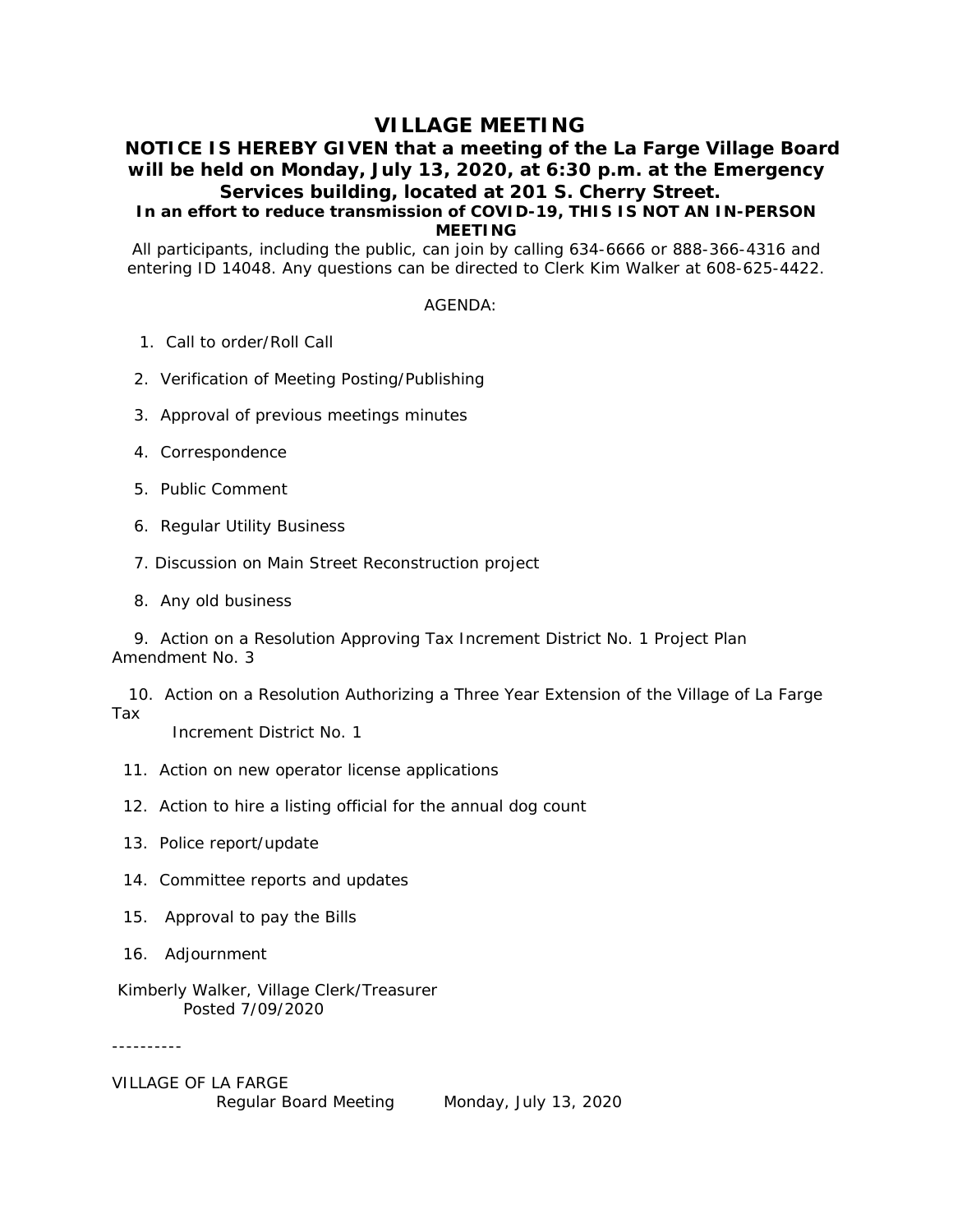\*President Cheryl Purvis called the regular meeting of the La Farge Village Board to order at 6:30 p.m. at the Emergency Services building. Due to reducing transmission of COVID-19, participants were offered an On-Demand conference calling option.

Roll Call - Present at the meeting:

Members: Cheryl Purvis, Reggie Nelson, Aaron Appleman, Barbara Melvin, and Frank Quinn. Absent was Terry Jensen and Aaron Nemec.

Also present: News reporter Lonnie Muller, Public Works Manager Wayne Haugrud, Police Chief Jonathon Brown, Vierbicher representative Kurt Muchow, and Clerk Kimberly Walker. Joining by conference calling: News reporter Bonnie Sherman.

\*Verification of meeting publishing in the La Farge Episcope and posting at the Bank, Post Office, and Village Office on July 9, 2020 was given.

\*Quinn moved, Appleman seconded to approve the previous meetings minutes: (6-8- 20/Regular Village board meeting; 6-11-20/Joint Review Board meeting; 6-11-20/Planning Commission meeting; 6-16-20/ Regular Library Board meeting; 6-18-20/Public Hearing-Village Board; and 6-22-20/Special Village Board meeting). (Carried).

\*Correspondence: None.

\*Public Comment: None.

\*Utility business: Wayne reported the Silver Street lift station pumps came in. On June 23, Marell was hired to clean and vacuum out the bottom of the wet well, and June 25th, L.W. Allen installed the new chopper pumps. So far things are working well.

\*Discussion on Main Street reconstruction project: Cheryl reported this will now be a monthly agenda item, along with "Discussion on the EDA grant". This will keep everyone informed on what is happening with each one. We previously discussed doing some USDA funding, depending on which option we took, but it's not really viable for us. It is very labor intensive, and we would need to go with option 1. There are other grant avenues to pursue. Cheryl, Wayne, and Kim are meeting with Dale Klemme and Gary Koch with CDA on Thursday to review more grant options.

\*Old business: None.

\*New business:

\*Kurt Muchow, with Vierbichers, was present to review a couple of resolutions for board approval on the TID amendment. He gave an overview of the process so far. The Joint Review Board met and is supportive of it. The Planning Commission has also recommended it, and the Village Attorney has reviewed it. The amendment includes adding projects within ½ mile range of the original TID boundary, which is at Organic Valley. The village is planning eligible projects for Main Street infrastructure, substation relocation, and implementation of a Main Street plan. So far, it has gone well. Quinn moved, Melvin seconded to approve the resolution "Approving Tax Increment District No.1 Project Plan Amendment No. 3". (Carried).

\*The second resolution is to extend the life of the TID three additional years. We are eligible for this as the State, in 2014, changed how they fund Tech colleges, which decreases revenue, and qualifies us for the extension. This will provide the village a projected surplus